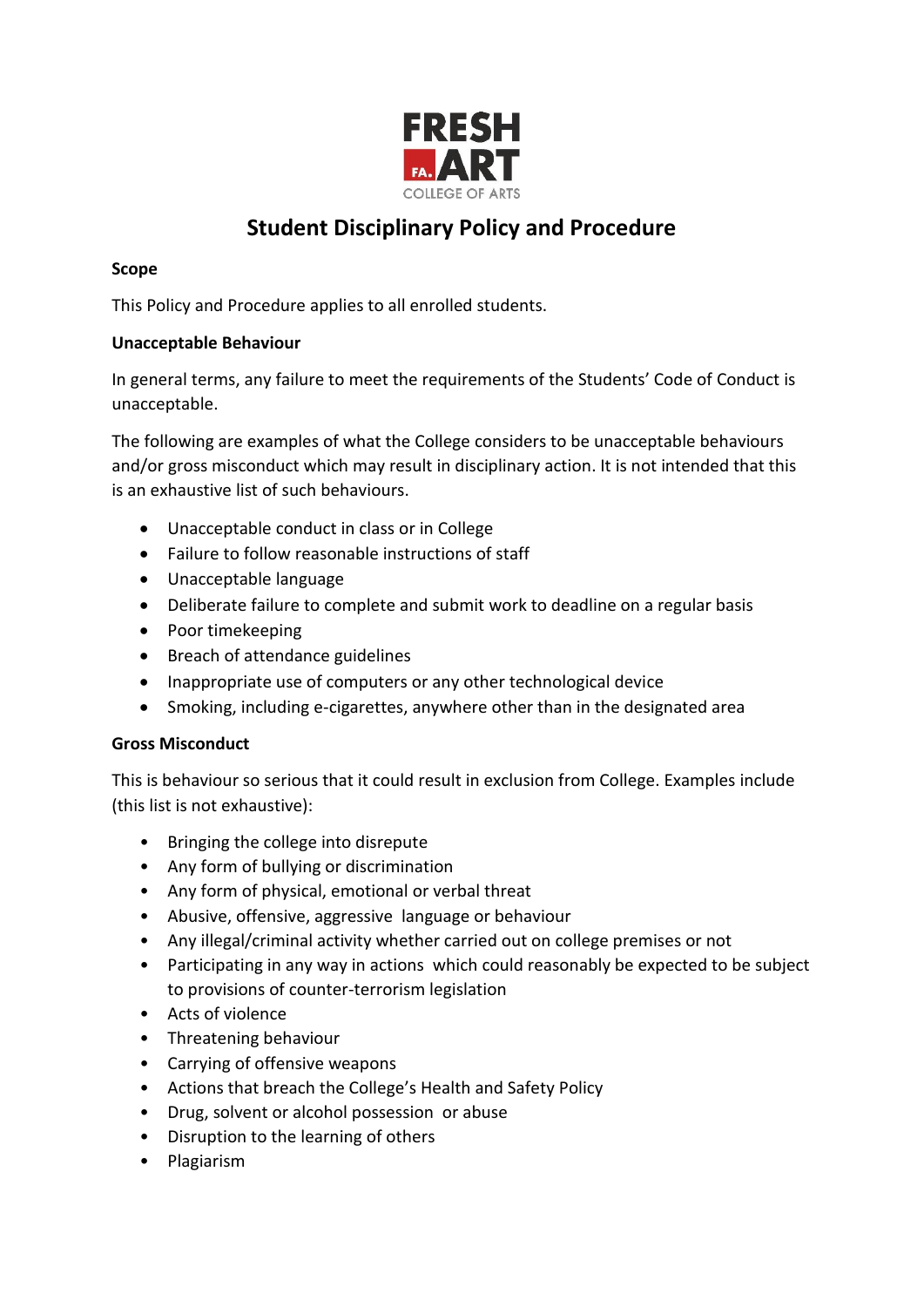- Cheating
- Inappropriate use of IT including social media and cyber bullying
- Use of mobile devices to record images / voice of anyone without their knowledge or permission
- Wilful damage to property

In extreme cases of gross misconduct the College reserves the right to immediately withdraw the individual from the course. This will only be instigated if serious safeguarding concerns are associated with the misconduct. Examples include:

- Illegal/criminal activity whether carried out on college premises or not
- Carrying of offensive weapons

The right to appeal will apply in all cases.

#### **DISCIPLINARY PROCEDURES**

#### **Informal Process**

The College will usually try to deal with unacceptable behaviour by informal methods and will only use the formal process when this proves unsuccessful or is inappropriate in the circumstances (e.g. an instance of gross misconduct.)

#### **Stage 1**

If a student's behaviour does not reach the required standard, the relevant lecturer will discuss the problem with the student and agree an action plan for improvement within an appropriate timeframe.

## **Stage 2**

If a student's behaviour continues to be unacceptable, or where the unacceptable behaviour is of a more serious nature, this matter may be referred to the Curriculum and Quality Manager who will meet with the student to discuss the next steps which could include a further period to improve or referral to Stage 3 of the process.

In certain circumstances, a student may be sent home at the discretion of the Faculty Manager. This is not a formal suspension but a short term step to allow consideration of whether further action is appropriate or not.

## **Stage 3**

If a student's behaviour continues to be unacceptable, or where the unacceptable behaviour is of a more serious nature, The Faculty Manager may take one of the following actions:

(a) Following a meeting with the student issue an informal written warning explaining the nature of the unacceptable behaviour and actions agreed within a reasonable timescale to improve. The student should be informed that should there be no improvement this will lead to the instigation of the formal disciplinary process.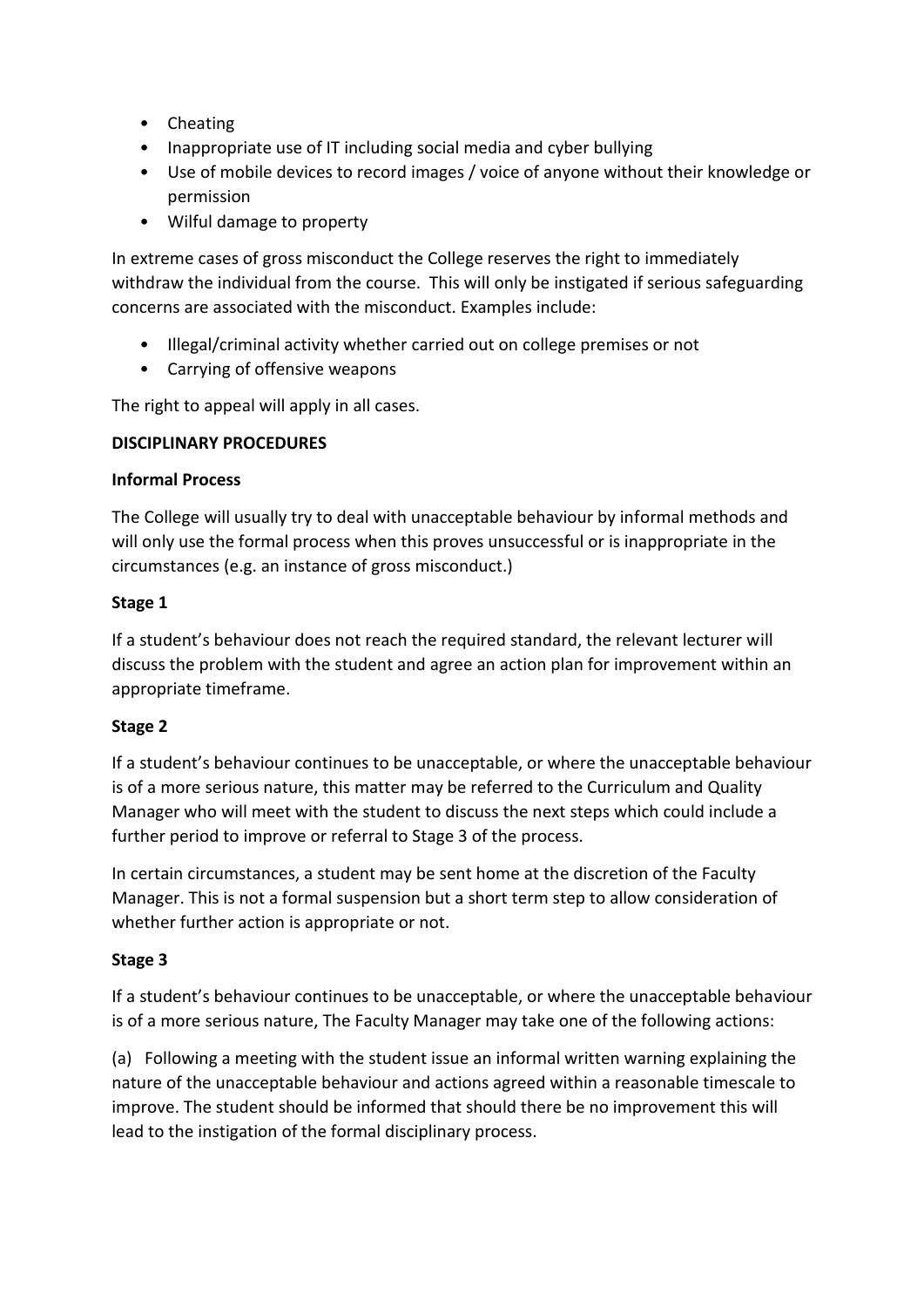(b) Where the unacceptable behaviour is of a more serious nature (eg gross misconduct) the Faculty Manager will meet with the student and may issue them with a precautionary suspension if appropriate (see below). The matter will then move into the formal process.

# **Precautionary Suspension**

Where appropriate a precautionary suspension may be imposed on a student by the Faculty Manager. Suspension is a neutral act and should only be imposed where the student presents a risk to the College's staff, students or property or where the student's presence in the College would inhibit a proper investigation of the alleged misconduct. The suspension should be of a short duration.

Where the seriousness of the incident justifies, Stage 1 or Stages 1 and 2 may be omitted. Any investigation as part of the process should be completed in a reasonable timescale.

## **Formal Process**

The formal process is run by the relevant Director of Curriculum. The Director will review the evidence and may either:

- Remove the suspension and Issue a First Formal Written Warning there will be a right of appeal to the Head of College against this First Formal Warning within 5 working days of the date of the notification of the warning.
- Refer the matter to the Disciplinary Committee

## **Disciplinary Committee**

The Disciplinary Committee will comprise: the Head of College (or another member of the College Senior Management Team), who will act as Chairperson; two members of the College's staff (unconnected with the alleged breach of discipline), including a member of the College's Student Services Team; and one representative of the Students' Association. Three constitutes a quorum, and the Chairperson has a vote. Cases will be decided by a simple majority of those present and voting (the chair will have a casting vote if necessary).

## *Conduct of Hearings*

## *Prior to the hearing*

## **The Student:**

- Will receive written notification of the date, time and place of the hearing at least 5 working days before the date of the hearing.
- Will be provided with, in advance of the hearing, any material evidence the Disciplinary Committee will be considering at the hearing (suitably redacted if necessary)
- May choose not to attend the hearing in which case it will be held in her/his absence and the Committee will only be able to rely on the evidence available.
- May submit a written statement containing matters which s/he wishes to be discussed, whether or not s/he chooses to attend the hearing.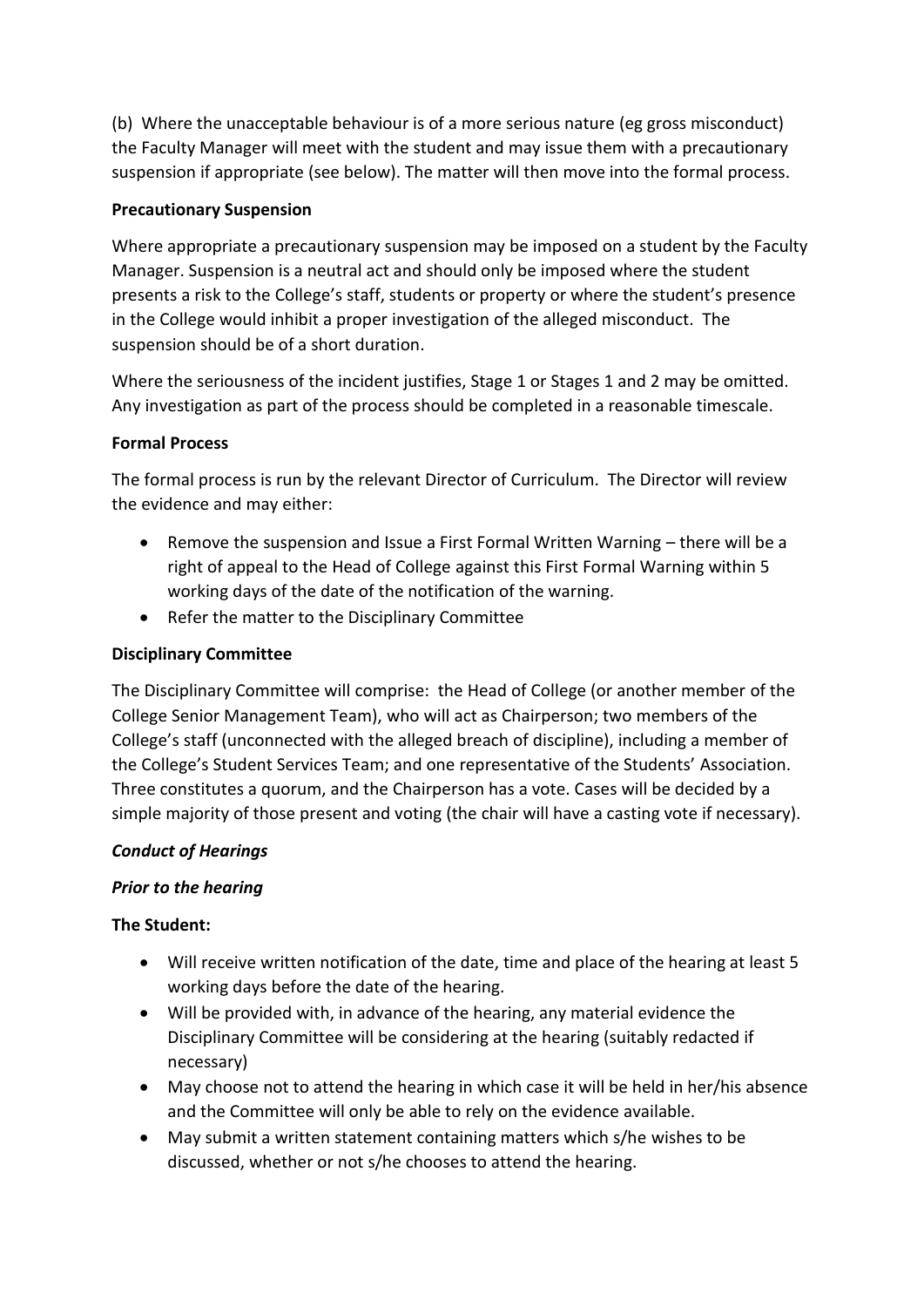#### **At the hearing**:

• The Student may be accompanied by someone for support, this may be a relative/carer or friend or representative of the Students' Association.

NB: Formal legal representation is not permitted, and an accompanying friend cannot be a qualified

#### **Solicitor or Advocate**

- The Director of Curriculum will present the evidence that led to the formal action being taken and may call witnesses as applicable.
- The Student will have the opportunity to present their version of events and any mitigating circumstances. Subject to the agreement of the Disciplinary Committee they can question witnesses called by others.

## **Disciplinary Measures**

In the event of the Disciplinary Committee deciding that the student's behaviour has been unacceptable, it can decide to impose any of the following disciplinary measures:

- A final written warning notifying the student of the behaviour which is unacceptable and the possible consequences of repeated unacceptable behaviours.
- Exclusion from the College.

## **After the hearing - the student**:

 Will receive written notification of the outcome of a hearing within 10 working days following the hearing.

## **Right of Appeal**

- The Student has the right to appeal to the Principal against the decision of the Disciplinary Committee. The appeal must be sent in writing within 10 working days of the date of notification of the results of the hearing. The only permitted grounds of appeal are that the process by which the hearing was conducted was flawed, or that the penalty imposed was disproportionate. The Principal (or in her/his absence, another member of the Senior Management Team who has not been involved previously) will consider the appeal.
- There is no right to a further hearing, although the Principal may request that a person connected with the incident or the decision submit a written report or provide oral evidence.
- In the event that oral evidence is requested the student and his or her companion will be entitled to be present while the evidence is given.
- The Principal, or his/her nominated representative, will respond within 10 working days.